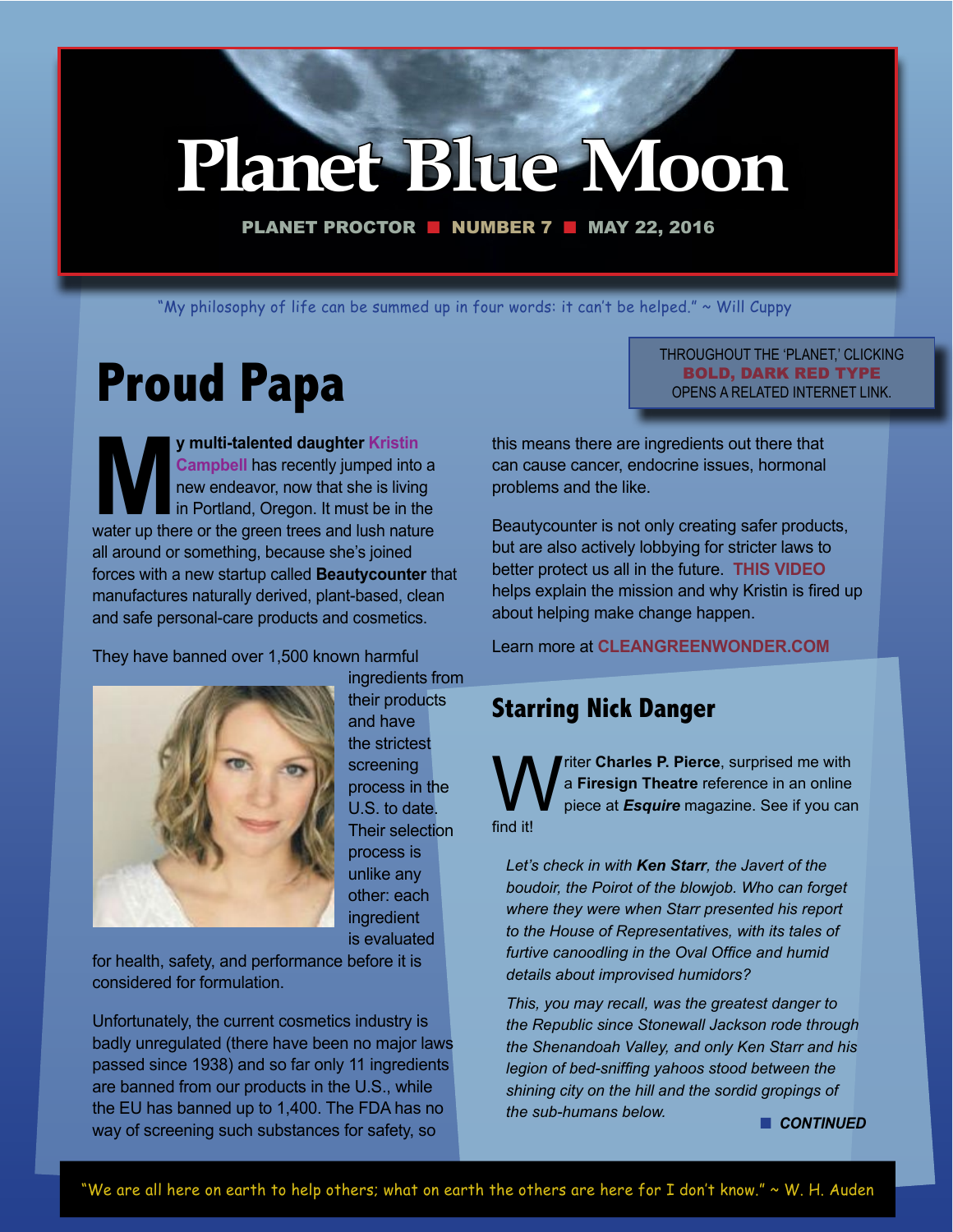#### STARRING NICK DANGER *continued from page 1*

*Well, as it happens, Ken Starr is now the president of Baylor University, where athletes allegedly keep raping women, and Starr's attitude towards sexual peccadilloes seems to have adjusted itself since the days when he* 



*amok in Washington. The man who relentlessly, ruthlessly (I wonder where Ruth is?), doggedly (Woof!) ran down a consensual sexual affair* 

*was running* 

**Baylor's new head jumps through hoops.**

*has gone radio silent on alleged sexual crimes that took place* 

*on his watch. The Dallas Morning News has noticed this as well, and it pretty much lit ol' Ken on fire over it…*

#### **[READ THE ARTICLE](http://www.esquire.com/news-politics/politics/news/a44641/ken-starr-baylor-clinton/)**

"Creativity is just connecting things." ~ **Steve Jobs** 

#### ASK AND YE SHALL DECEIVE

man is getting into the shower just as his wife<br>is finishing up when the doorbell rings. The wife<br>quickly wraps herself in a towel, runs downstairs,<br>and when she opens the door there stands Bob, the next is finishing up when the doorbell rings. The wife quickly wraps herself in a towel, runs downstairs, and when she opens the door, there stands Bob, the nextdoor neighbor.

Before she says a word, Bob says, "I'll give you \$800 to drop that towel."

After thinking for a moment, the woman drops her towel and stands naked in front of Bob, and after a few seconds, Bob hands her \$800 and leaves. The woman wraps back up in the towel and goes back upstairs.

When she gets to the bathroom, her husband asks, "Who was that?"

"It was Bob, the next door neighbor," she replies.

"Great," the husband says, "Did he say anything about the \$800 he owes me?"

"No animal should ever jump up on the dining-room furniture unless absolutely certain that he can hold his own in the conversation." - **Fran Lebowitz**

#### FAT CHANCE

In celebration of "International No Diet Day," the S<br>of Public Health, together with the **University of<br>Minnesota**'s School of Social Work and its Colleg<br>of Food and Agriculture, invited **Virgie Tovar**, a selfn celebration of "International No Diet Day," the School of Public Health, together with the **University of Minnesota**'s School of Social Work and its College proclaimed "fat activist," to instruct America's future nutritionists, dietitians and social workers on the finer points of "fat oppression."

Tovar's talk, entitled "Dispelling Myths: Fat, Fatphobia and Challenging Social Stereotypes," was designed to help students understand that "fat phobia" is rampant in a "white, heteronormative society" that is looking to actively oppress people with larger body types.

Society's bias against fat people is, apparently, a form of bigotry and discrimination, evident in everything from sexual preferences to the size of seats on public transportation. She even, reportedly, compared society's anti-fat culture to so-called "rape culture," and chastised society for its obsession with what she termed "thin privilege."

According to Tovar, students who study public health shouldn't push people they deem overweight to shed pounds, even if it's better overall for their health.

"Weight loss is not a realistic goal for most people,"



she said, declaring that exercise and diet are "social constructs." She implored her audience to "lose hate, not weight" and rebel against "diet culture." (Trimmed down from an online report by Emily Zanotti.)

> "The secret of joy is the mastery of pain." **~ Anais Nin**

![](_page_1_Picture_26.jpeg)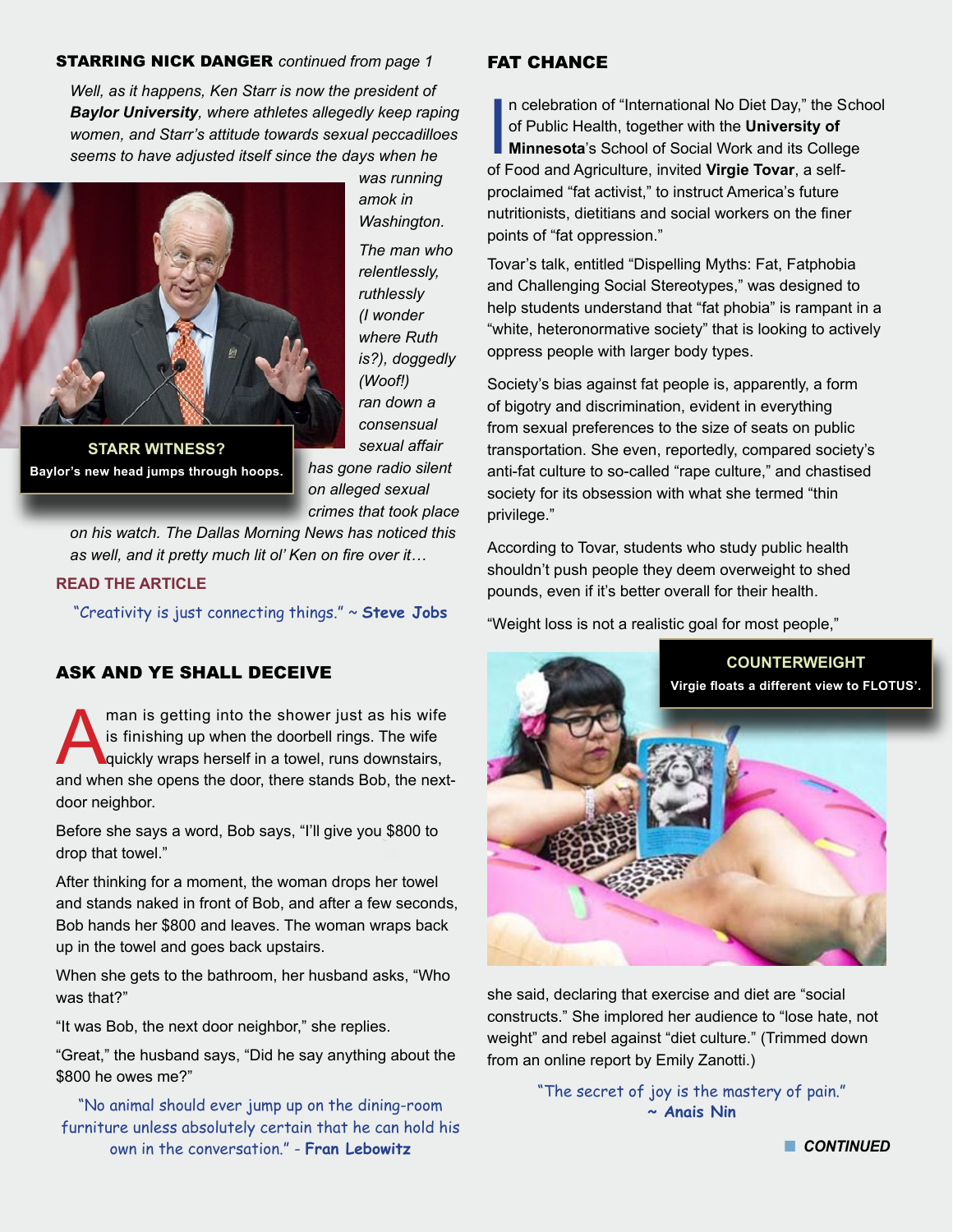#### FATHERLY ADVICE

priest offers a nun a lift. She got in and crossing<br>her legs, revealed her shapely gams. The priest<br>nearly runs off the road but after regaining contro<br>of the car, he stealthily slides his hand up her leg her legs, revealed her shapely gams. The priest nearly runs off the road but after regaining control of the car, he stealthily slides his hand up her leg.

The nun said, "Father, remember Psalm 129!" The priest removed his hand, but when changing gears, let his fingers slide up her leg again.

And the nun once again said, 'Father, remember Psalm 129!" The priest apologized "Sorry, sister but the flesh is weak."

Arriving at the convent, the nun thanked him, sighed heavily and went on her way; and immediately the priest rushed into his office, opened his Bible and feverously turned to Psalm 129, which said:

"Go forth and seek, my son. Further up, you will find glory." (It became the topic of his next sermon.)

"Act now! … Too late." ~ **Fortune Cookie**

#### STAR-STRUCKED

In item on Quora from the talented **Steven Fry**<br>talking about working with movie stars caught<br>eye the other day, and I'd like to share it with y talking about working with movie stars caught my eye the other day, and I'd like to share it with you:

*I don't consider myself an A-list actor, but I know plenty who are. They are hedged in by lawyers, managers, stylists, publicity managers, agents, lawyers and hangers on. They are incessantly finding freebies dangled in front of them. They can rarely eat, dine,* 

![](_page_2_Picture_10.jpeg)

**B-LISTERS Arriving in L.A., Fry (right) and husband Elliott Spencer entertain the odd paparazzi request.**

*party or shop without hats pulled down, sunglasses and security attendants.* 

*If they don't comment on political injustice they are vain, self-indulgent and unthinking. If they do, they are naive, foolish and ignorant interfering imbeciles who should keep their opinions to themselves.* 

*I did a film with John Travolta once, perfectly amiable fellow, but he seemed miserable to me. In the cast were Robert Duvall, Kathy Bates, William H. Macy, John Lithgow, Tony Shaloub, James Gandolfini, etc. We had fun, kidded around and enjoyed ourselves, while JT appeared isolated and lonely. I remember asking Bob Duvall why he seemed so sad. His reply was that we were all in the movie because the director wanted us in it, whereas JT was in it because the studio did.* 

*Walter Matthau, with whom I also had the supreme honour and pleasure of working, said to me he'd never met a star who wasn't lonely. Walter worked with everyone from Cary Grant to Elvis…* 

*Bill Goldman, the great screenwriter, said to me when I was pathetic enough to ask what Robert Redford was 'really like - 'What would you be like if you hadn't heard the word "no" for 30 years?' Kapow!"*

> "The purpose of art is to lay bare the questions hidden by the answers." ~ **James Baldwin**

#### CASE CLOSED

ears ago my aunt got married and had 17 children and then her husband died. She remarried two weeks later and had an astonishing 22 more children by her next husband. But then he also died. Then, a few weeks later, my aunt suddenly passed away.

Well, I attended the funeral and was talking to my mother when she suddenly looked skyward and said, "At least they're finally together."

Being a little confused I asked her, "Excuse me Mama, but do you mean her and her first husband, or her and her second husband?"

Without skipping a beat, she said, "I mean her legs."

"A woman's mind is cleaner than a man's – she changes it more often." ~ **Oliver Herford**